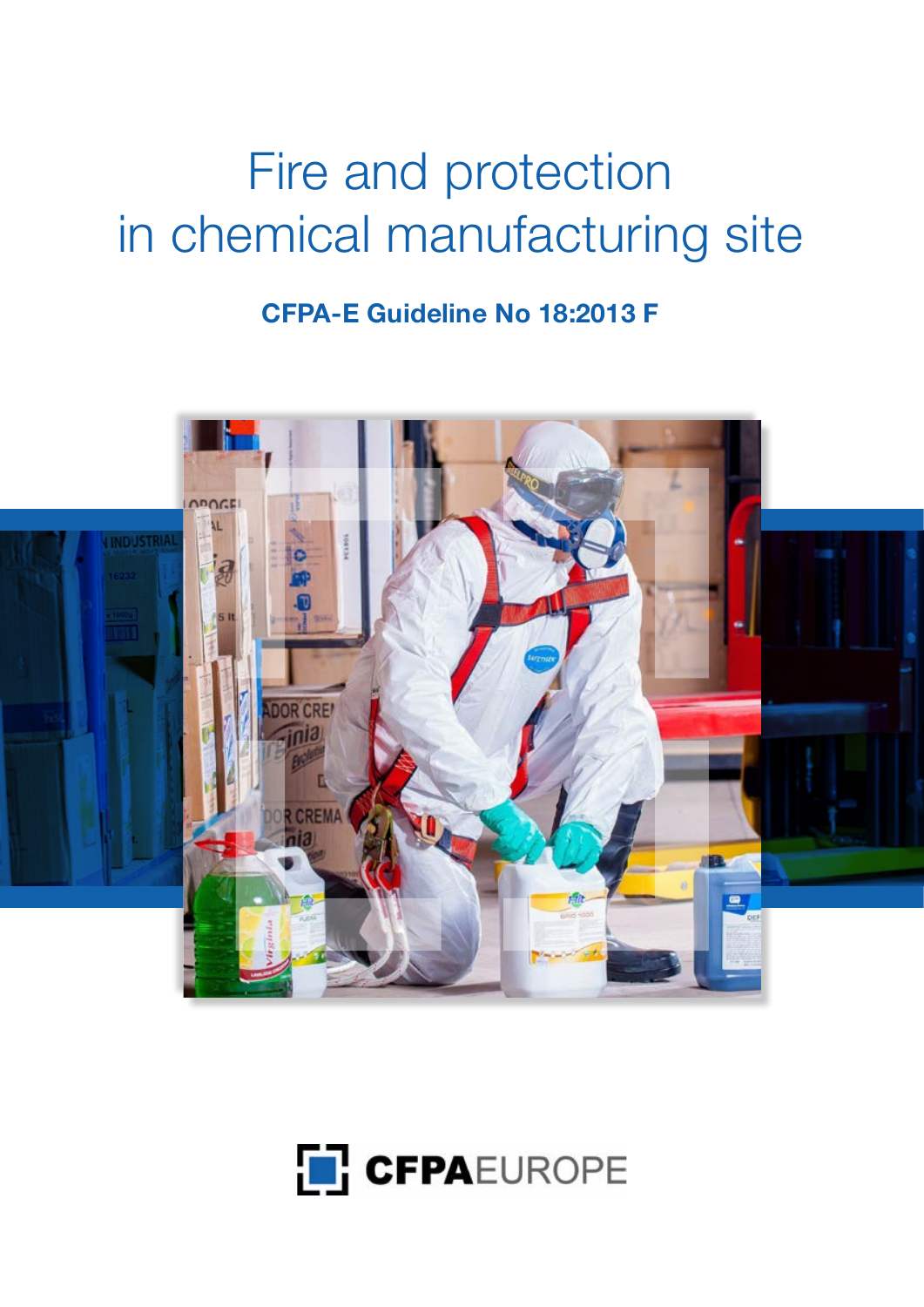

#### **FOREWORD**

The European fire protection associations have decided to produce common guidelines in order to achieve similar interpretation in European countries and to give examples of acceptable solutions, concepts and models. The Confederation of Fire Protection Associations in Europe (CFPA E) has the aim to facilitate and support fire protection work in European countries.

The market imposes new demands for quality and safety. Today, fire protection forms an integral part of a modern strategy for survival and competitiveness.

This guideline is primarily intended for those responsible for safety in companies and organisations. It is also addressed to the rescue services, consultants, safety companies etc. so that, in course of their work, they may be able to help companies and organisations to increase the levels of fire safety.

The proposals within this guideline have been produced by the Swissi AG and the author is Hans-Heinrich Wolfensberger from Switzerland.

This Guideline has been compiled by Guidelines Commission and adopted by all fire protection associations in the Confederation of Fire Protection Associations Europe.

These guidelines reflect best practice developed by the countries of CFPA Europe. Where the guidelines and national requirement conflict, national requirements must apply.

Copenhagen, 7 Mars 2013 Helsinki, 7 Mars 2013 CFPA Europe CFPA Europe CFPA Europe CFPA Europe CFPA Europe Commission

Chairman Chairman

Jesper Ditlev Matti Orrainen

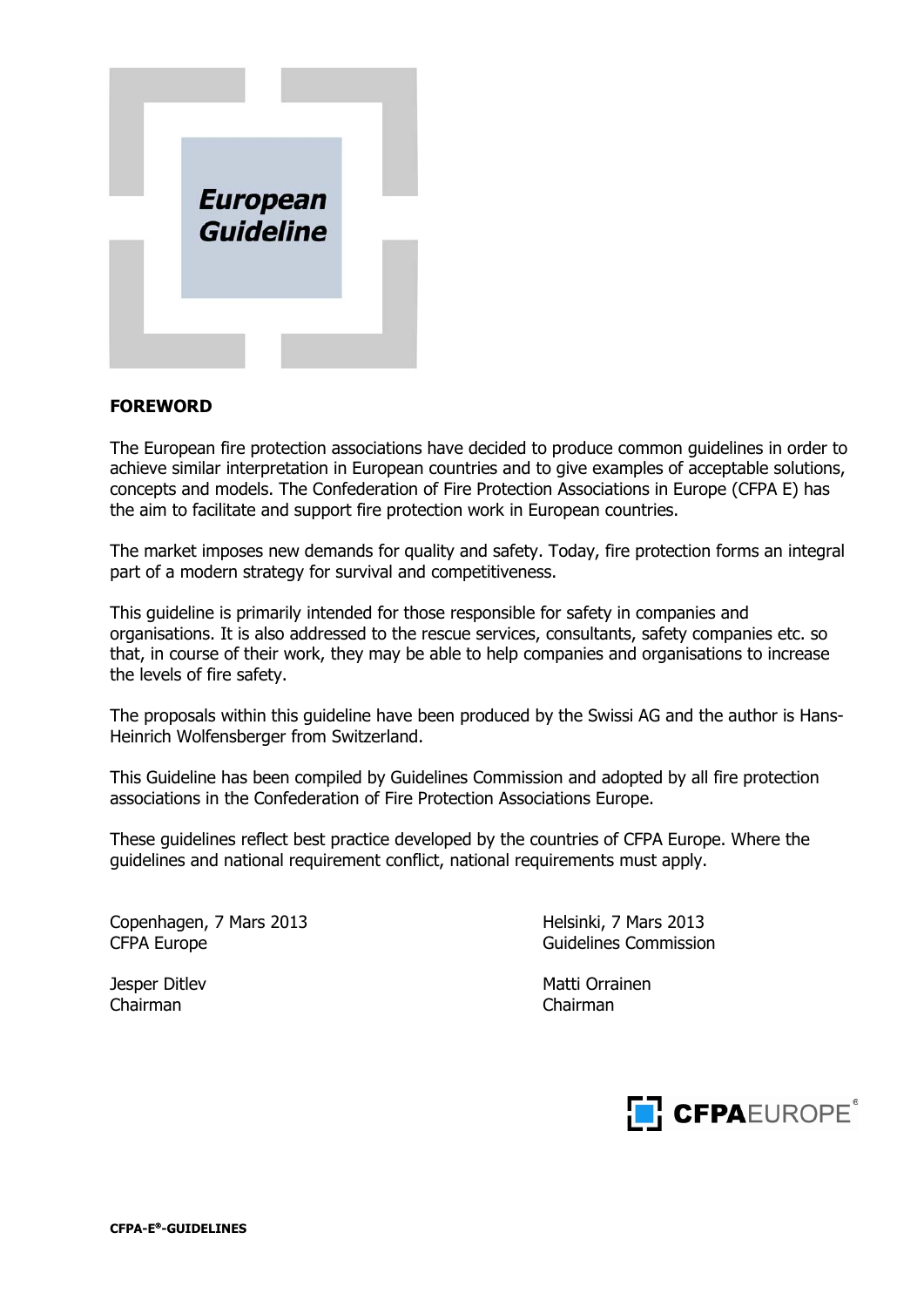

## **Contents**

| 2              |       |  |  |
|----------------|-------|--|--|
| 3              |       |  |  |
|                | 3.1   |  |  |
| $\overline{4}$ |       |  |  |
|                |       |  |  |
|                | 4.1.1 |  |  |
|                | 4.1.2 |  |  |
|                | 4.1.3 |  |  |
|                | 4.1.4 |  |  |
|                | 4.1.5 |  |  |
|                | 4.1.6 |  |  |
|                | 4.1.7 |  |  |
|                | 4.1.8 |  |  |
|                | 4.1.9 |  |  |
|                |       |  |  |
|                | 4.2.1 |  |  |
|                | 4.2.2 |  |  |
|                | 4.2.3 |  |  |
|                | 4.2.4 |  |  |
|                |       |  |  |
|                | 4.3.1 |  |  |
|                | 4.3.2 |  |  |
|                | 4.3.3 |  |  |
| 5              |       |  |  |

Key words: Flammable liquids, Risk assessment, Fire loss category, Fire protection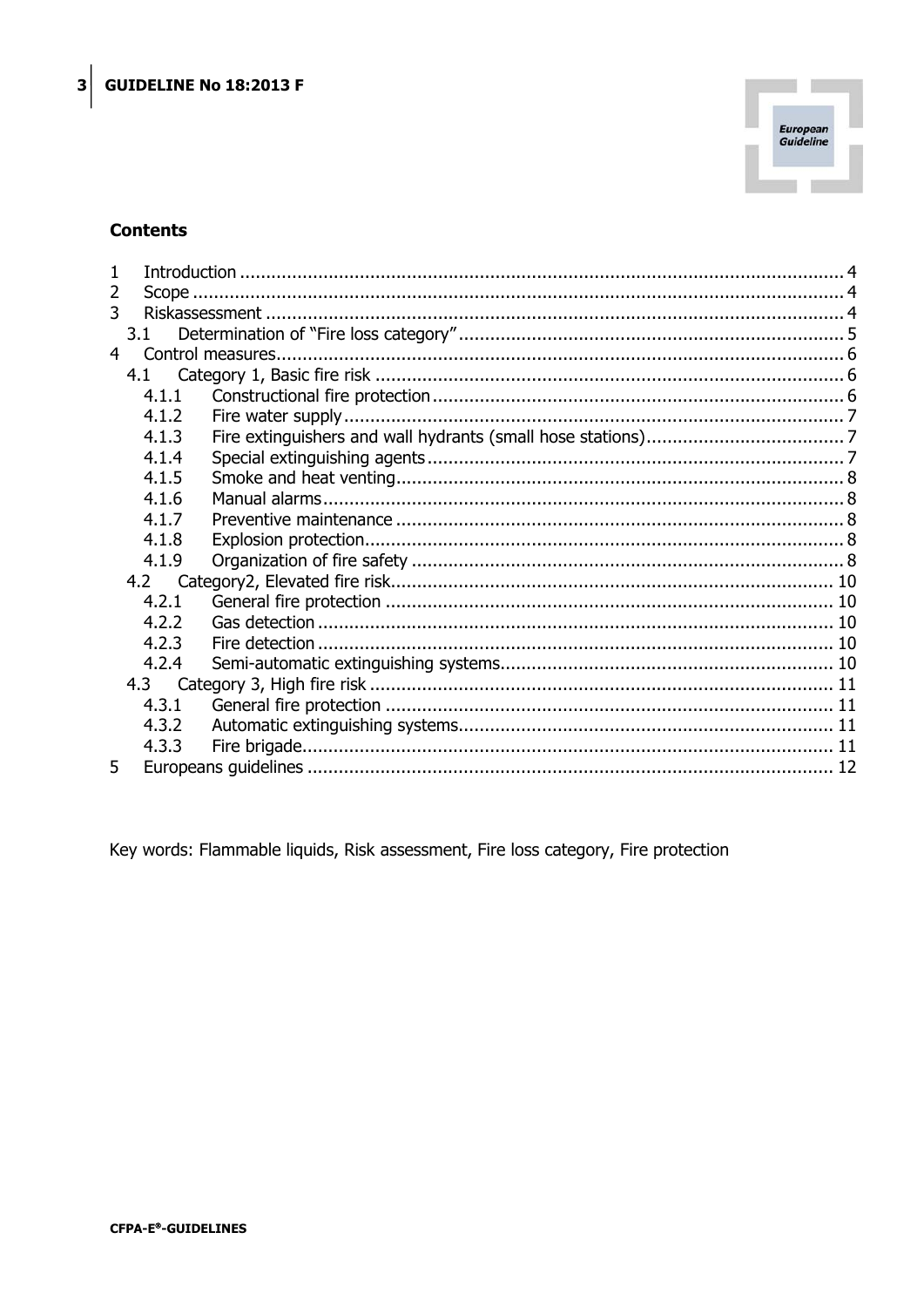

# <span id="page-3-0"></span>**1 Introduction**

Explosions and fires in production buildings of speciality chemicals manufacturers have in the past years lead to substantial property damage and subsequent business interruption. Whenever a fire or explosion takes place in areas with large quantities of highly flammable liquids common preventive and mitigating measures might not be sufficient to avoid substantial property and business loss or serious environmental impact. The main measure in such buildings, the avoidance of ignition sources, has been shown, by itself, not to be sufficient.

# <span id="page-3-1"></span>**2 Scope**

OECD has published "Guiding Principles for Chemical Accident Prevention, Preparedness and Response". The focus of these guiding principles is a general description of chemical accident prevention.

This Guideline applies to chemical manufacturing buildings (plants) and defines preventive and emergency measures which help limit damage once a fire or explosion has occurred. It applies to synthesis areas as well as to physical operations (formulation, standardization) in manufacturing and pilot plants and should, where reasonable, also be applied for any infrastructure activities where chemicals are handled (e.g. waste treatment and disposal units).

To support the evaluation of the fire risk a methodology is explained. This methodology is based on the quantities of highly flammable liquids present and on the processes operating. It does not apply to warehouses, tank farms and laboratories.

# <span id="page-3-2"></span>**3 Riskassessment**

The most critical issue at hand is the fire load consisting of volatile organic solvents with low flash points. When highly flammable liquids ignite after an explosion or after a spill the fire spread is very fast and uncontrolled. Electrical installations, instruments and cables, and thermoplastic ventilation ducts will be rapidly destroyed by the fire. The time taken for a 1000 l container (tank, receiver, vessel) to rupture, when it is heated by a fire (radiant heat flux about 50 kW/m2 ), is between 5 – 15 minutes, depending on such factors as the boiling point and heat capacity. Additionally, if structural steel does not have adequate heat protection, its static load bearing integrity will diminish within a few minutes.

In case of rapid and uncontrolled fire spread even a professionally trained plant fire brigade may not able to save the building, the load bearing structure and valuable equipment. In many cases the time from fire detection to intervention - even with optimal response time (≤15 minutes typically) - would be too long to efficiently fight the fire.

<sup>&</sup>lt;sup>1</sup> OECD Environment, Health and Safety Publications, Series on Chemical Accidents, No 10, 2nd Edition, 2003  $2$  In the immediate vicinity the following can occur:

<sup>12.5</sup> KW/ $m^2$  First-degree burn after 10 seconds

<sup>25</sup> KW/m<sup>2</sup> Wood spontaneously ignites<br>75 KW/m<sup>2</sup> PVC spontaneously ignites.

PVC spontaneously ignites.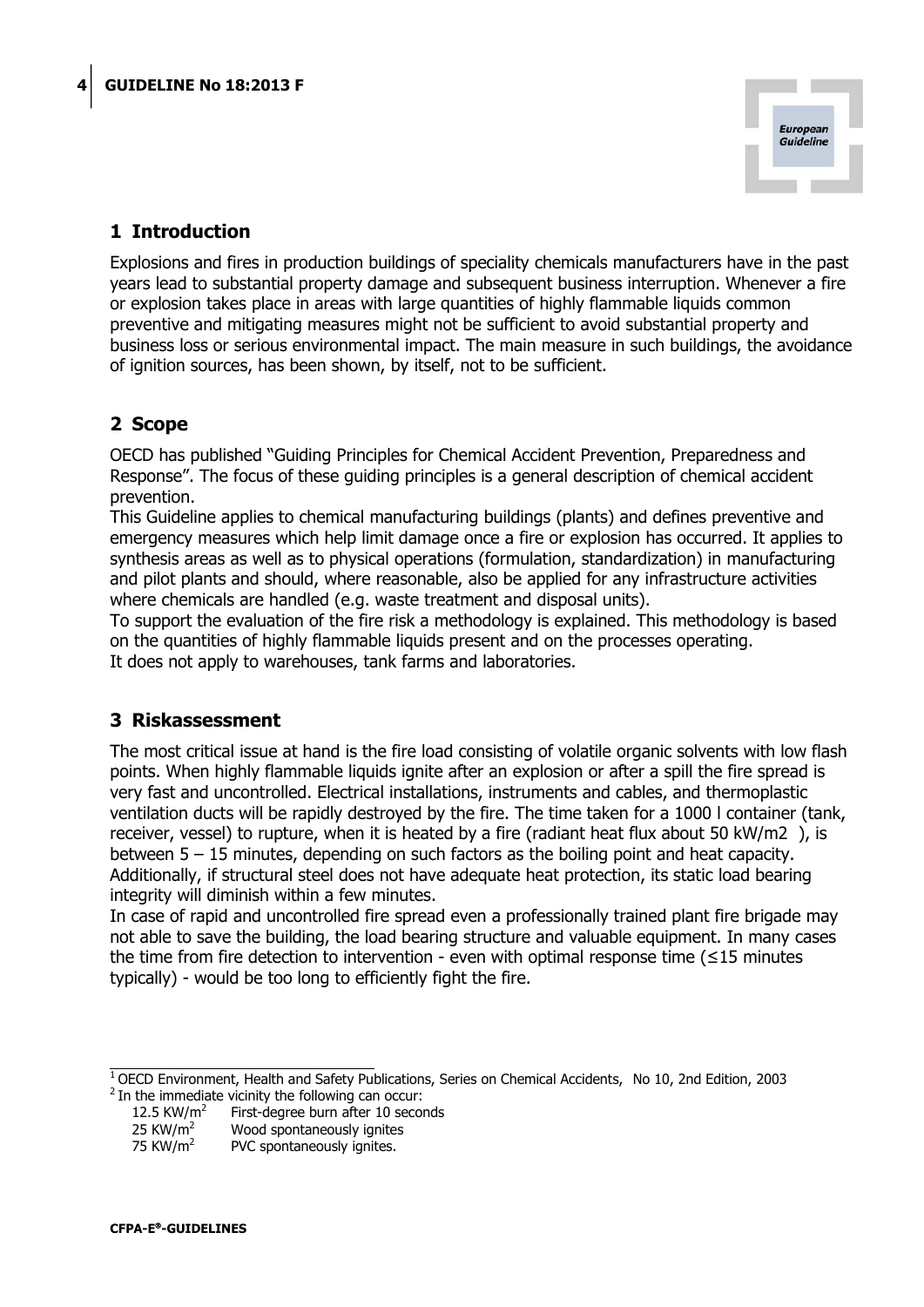





For a rough assessment of a risk one needs the "Largest Individual Quantity" (LIQ) and the "Total Volume" (TV) of solvents with a boiling point up to 150 °C that are potentially present in a manufacturing building or fire compartment. To correctly assesses the fire risk and determine the safety measures, a good understanding and knowledge of the development and the impact of pool fires are needed.

|                                                               | Largest Individual Quantity <sup>1</sup> , LIQ [t], Total Quantity, TQ, [t] |             |                        |                |                     |                 |                   |                    |
|---------------------------------------------------------------|-----------------------------------------------------------------------------|-------------|------------------------|----------------|---------------------|-----------------|-------------------|--------------------|
|                                                               | < 0.5<br>LIQ                                                                | $<$ 1<br>TQ | $\leq$ 1<br><b>LIQ</b> | $1 - 10$<br>ТQ | $<$ 5<br><b>LIQ</b> | $10 - 30$<br>TQ | <10<br><b>LIQ</b> | $>30$<br><b>TQ</b> |
| Stored in tank,<br>receiver, bulk<br>containers, drums        |                                                                             |             |                        |                |                     |                 |                   |                    |
| The above and<br>processed in reactors                        |                                                                             |             |                        |                |                     |                 |                   |                    |
| The above and<br>distilling, condensing                       |                                                                             |             |                        |                |                     |                 |                   |                    |
| The above and/or<br>processing under<br>pressure (above b.p.) |                                                                             |             |                        |                |                     |                 |                   |                    |

#### <span id="page-4-0"></span>**3.1 Determination of "Fire loss category"**

<span id="page-4-1"></span><sup>&</sup>lt;sup>1</sup> This could be one drum, one tank, one container, one "Swiss container" (4 m<sup>3</sup> tank on wheels), one day tank, one reaction vessel, etc.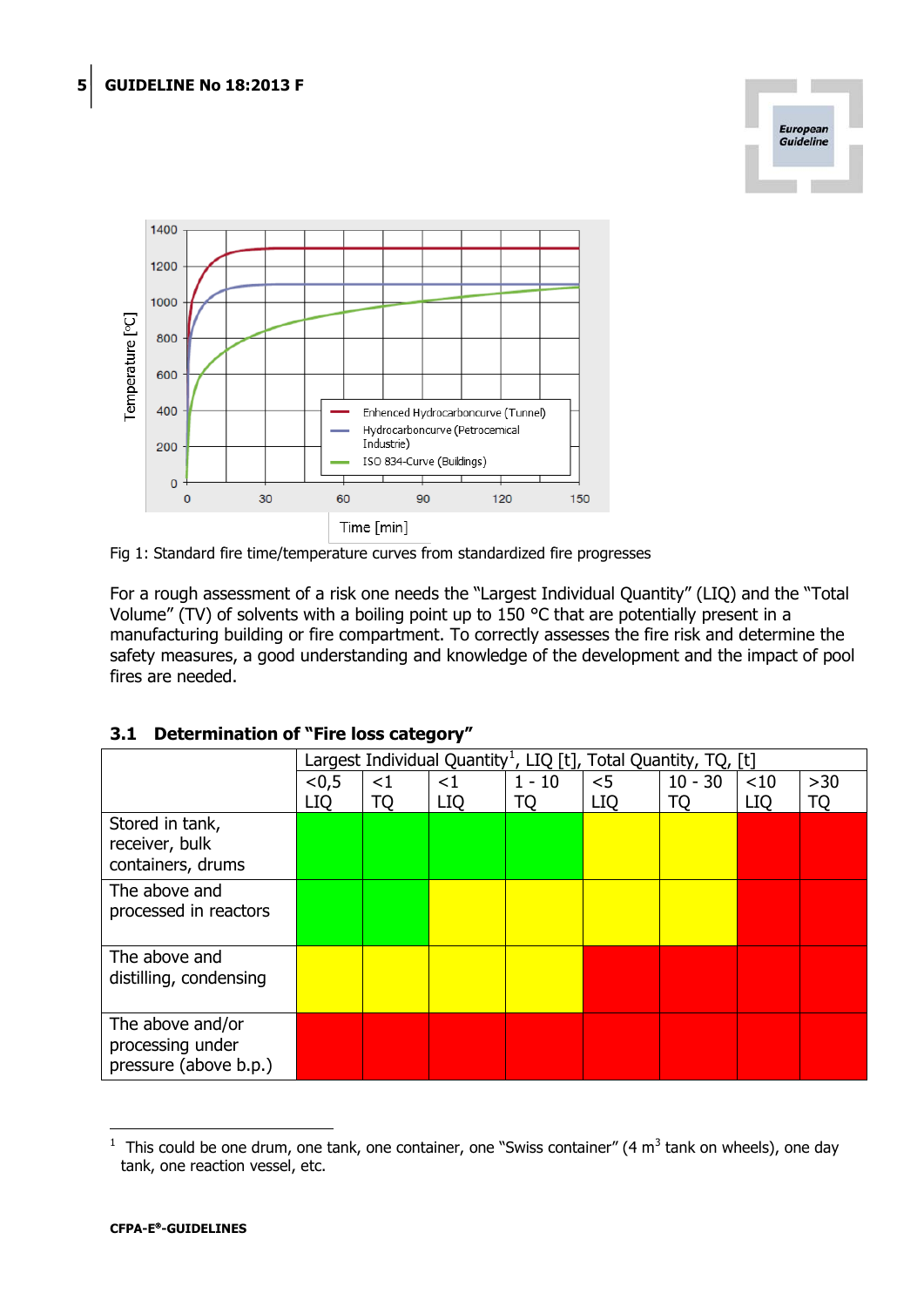

| Category 1        | Basic fire risk, basic fire protection measures adequate          |  |  |  |
|-------------------|-------------------------------------------------------------------|--|--|--|
|                   |                                                                   |  |  |  |
| <b>Category 2</b> | Elevated fire risk, will need additional fire protection measures |  |  |  |
|                   |                                                                   |  |  |  |
| Category 3        | High fire risk, additional fire protection measures mandatory     |  |  |  |
|                   |                                                                   |  |  |  |

Any additional impact on the scale of a fire/explosion risk, such as critical exothermic reactions, work at elevated temperatures, the use of oxidizing materials or peroxides, or the processing of large amounts of highly ignition sensitive powders must also lead to the assessment being of an elevated fire risk.

# <span id="page-5-0"></span>**4 Control measures**

# <span id="page-5-1"></span>**4.1 Category 1, Basic fire risk**

## <span id="page-5-2"></span>4.1.1 Constructional fire protection

For Building Construction the national and local building codes must be followed. In addition the following items have to be considered:

- The load bearing should preferably be of concrete.
- The use of non-combustible construction materials including insulation in roofs and walls is mandatory.
- For insulated steel roofs, non-combustible insulation, in combination with suitable mechanical fastenings and low fire-load vapour barriers, should be used to provide adequate fire protection.
- Fire compartments should not exceed a size of about 3'000 m2. Dangerous processes
- (e.g. high pressure or high temperature processes) should be undertaken in separate fire compartments.
- Floors of multi-storey buildings or open structures should preferably be of concrete. Even if no fire resistant horizontal subdivision is achieved due to unprotected openings for vessels etc., such a concrete floor will reduce the speed of a fire spreading, compared with steel grate floors.
- Drainage/Spill control systems are needed and should be designed to avoid simultaneously flow of flammable liquids and fire fighting water into nearby critical areas to avoid domino effects. Sloped surfaces (minimum 1%), trenches, drains and bunds are typical technical solutions to keep a pool size as small as possible.
- All production buildings containing significant amounts of flammable and / or explosive materials need lightning protection.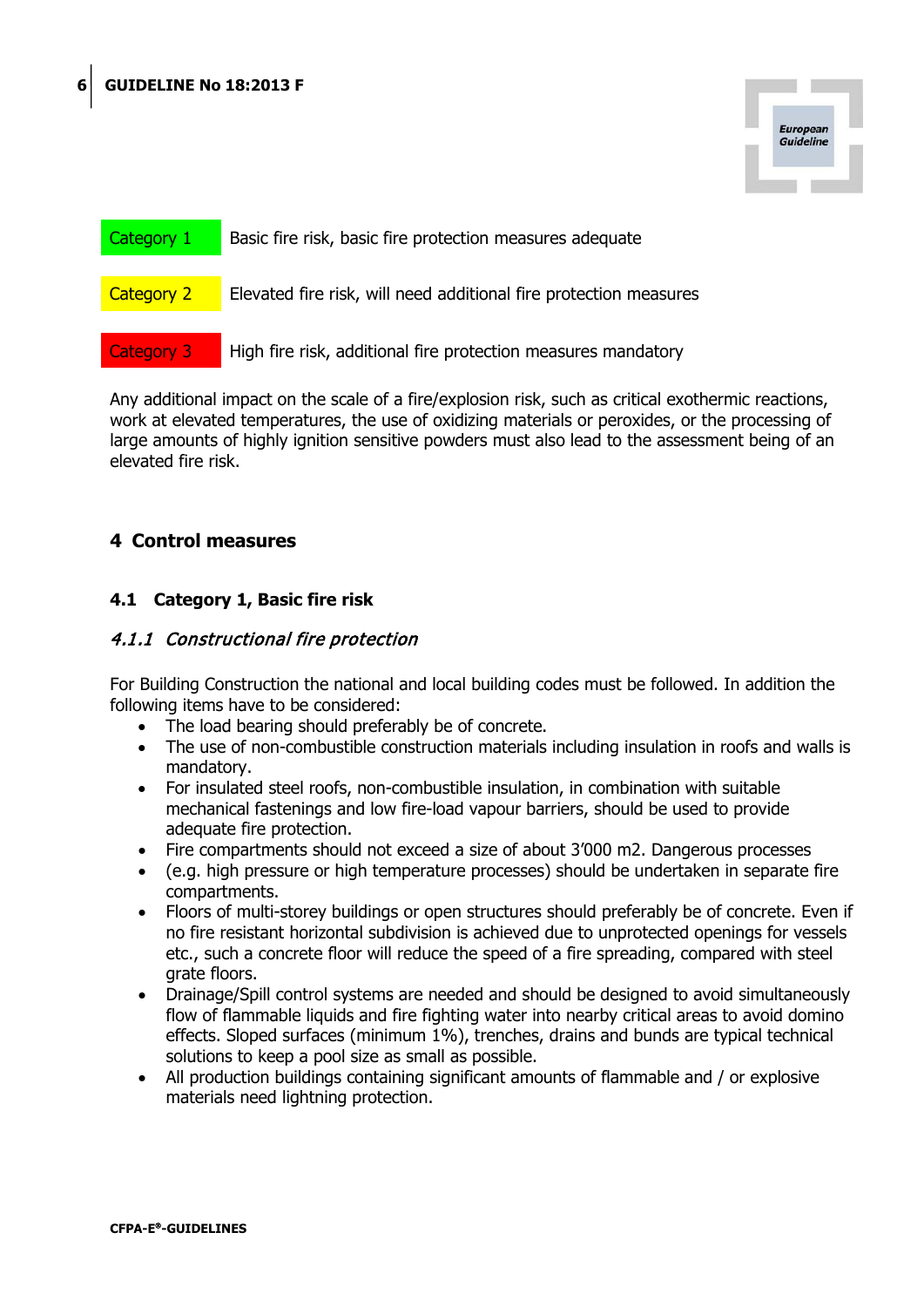

# <span id="page-6-0"></span>4.1.2 Fire water supply

Based on the high risk, a high fire water capacity is essential. Statistic evaluations have shown that without fixed extinguishing systems, volumes of 8'000 l/min up to 12'000 l/min were used for limiting the impact and extinguishing a fire.

The water supply should provide fire fighting water for a minimum of 2 hours and preferably 3 to 4 hours. The water supply must be available all times and be protected from frost.

The pressure in the system must be maintained at a sufficient level to meet the highest site fire water demand.

An adequate number of hydrants (preferably above ground) need to be provided at 50 to 75 m intervals.

# <span id="page-6-1"></span>4.1.3 Fire extinguishers and wall hydrants (small hose stations)

#### Dry Risers (Standpipe Systems according to EN 14461 ff)

In multi-storey buildings dry risers (standpipe systems) are needed in fire protected staircases. They are also needed in multi-storey open plants. The dry riser pipe should have a diameter DN 80 und the water flow designed to provide 300 l/min.

Open plants should have fixed monitors for fire protection around the installation.

#### Wall Hydrants (Small Hose Stations Type F, according EN 671-1)

Wall hydrants are needed. Wall hydrants have to be located so that all areas can be reached. Small hoses should have minimum 25 mm diameter (1 inch) and not be longer than 30 m. They have solid rubber pressure hoses and a multipurpose branch-pipe.

Preferably, wall hydrants should be prepared for dual use (water / foam combination). An inline foam inductor, a foam nozzle and a foam compound container should be installed.

The water flow should be requested for a minimum of 2 hours or a time identified by risk analysis.

#### Fire Extinguishers

For first response fire fighting, an adequate number of suitable portable or wheeled fire extinguishers must be available in all areas. The maximum travel distance should be about 20 m to the nearest fire extinguisher.

## <span id="page-6-2"></span>4.1.4 Special extinguishing agents

#### Foam

Enough foaming agent e.g. AFFF or equivalent, must be stored on site or at the fire brigade. The stored quantity depends on the maximum expected fire water supply. For polar solvents apply alcohol resistant foaming agents.

Foam supplies need to be checked regularly in accordance with the manufacturer's instructions and these checks must be recorded.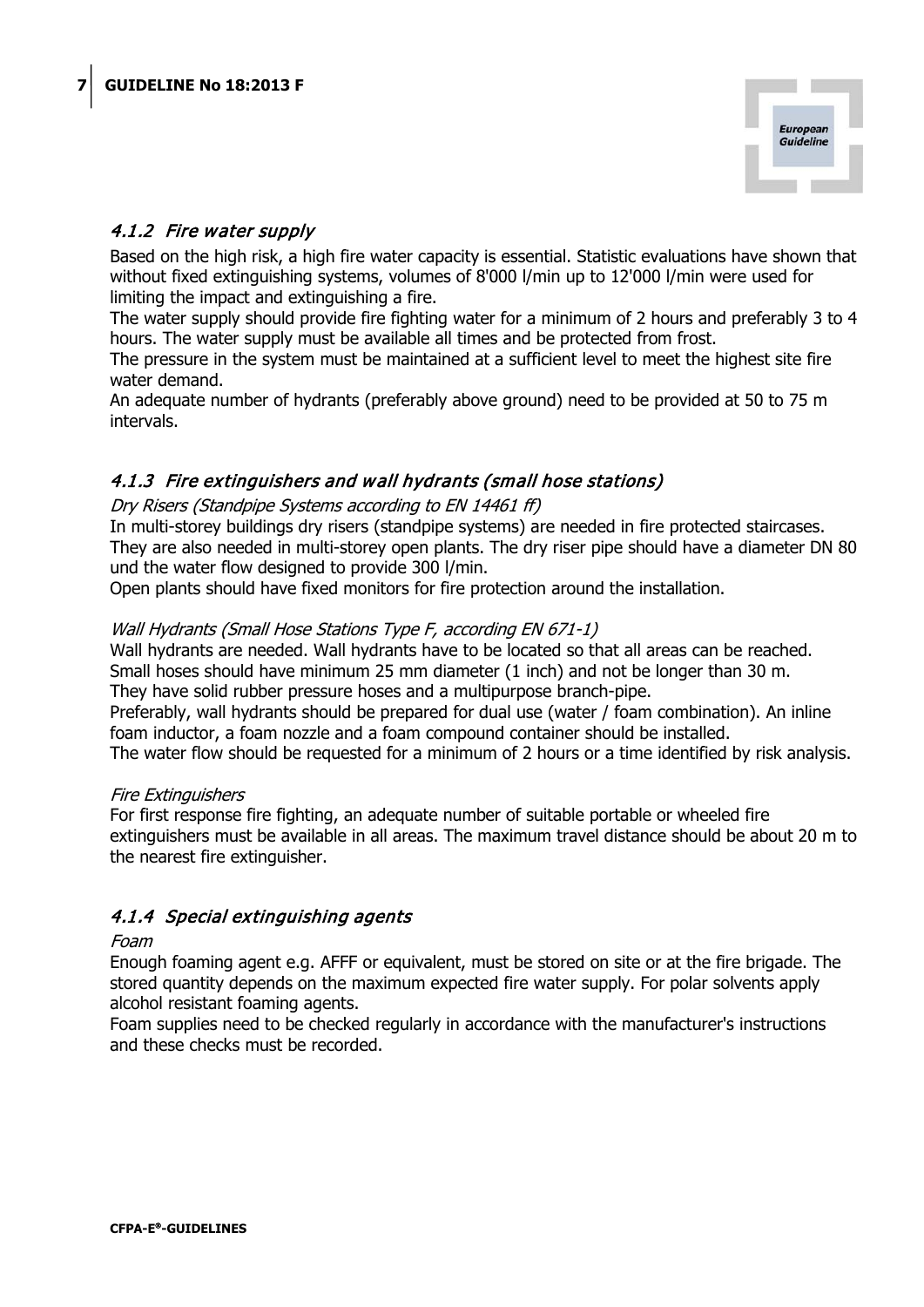

# <span id="page-7-0"></span>4.1.5 Smoke and heat venting

Smoke and heat venting must be installed. The remote opening of these vents should be automated or be operable manually from a safe area (e.g. stairway or near exits) and should be independent of general electric power.

# <span id="page-7-1"></span>4.1.6 Manual alarms

Manual fire alarm points (push-button alarm boxes) must be strategically located throughout the site and production units and should not be obstructed. They should be clearly marked. At least one call point must be present in every building on every floor. Call points should preferably be located close to escape routes. It is recommended that travel distance to an alarm point is kept below 60m.

A reliable internal alarm is necessary. In high noise areas audible alarms may need to be supplemented with visible alarms (lights or beacons). The alarm system must have continuously monitored circuits and equipment to ensure reliable operation. A back-up power supply is mandatory

# <span id="page-7-2"></span>4.1.7 Preventive maintenance

All of the installations, apparatus, and equipment used for fire prevention and fighting have to be included in a "Preventive Maintenance Program".

## <span id="page-7-3"></span>4.1.8 Explosion protection

In areas where flammable liquids, gases, or combustible powders are handled or where flammable liquids and/or gases are stored, Ex-zones must be defined.

Explosion protection measurements should be taken in compliance with the ATEX explosion protection rules. In ex-zones, only certified components and equipment must be used.

# <span id="page-7-4"></span>4.1.9 Organization of fire safety

#### Fire protection responsibility

Fire protection officers must be appointed, who report directly to the site management. Suitable education and practical training should be provided for the nominated persons.

Responsibilities include coordination and implementation of the fire protection measures according to the site organization, in particular:

- Fire safety on-site
- Control and maintenance of all fire protection devices
- Supervision of repair work to fire and safety systems and securing of restarting
- Development of the emergency plan
- Staff training and education
- Updating of fire protection documentation.

The fire safety delegates should be involved in the development of fire safety concepts.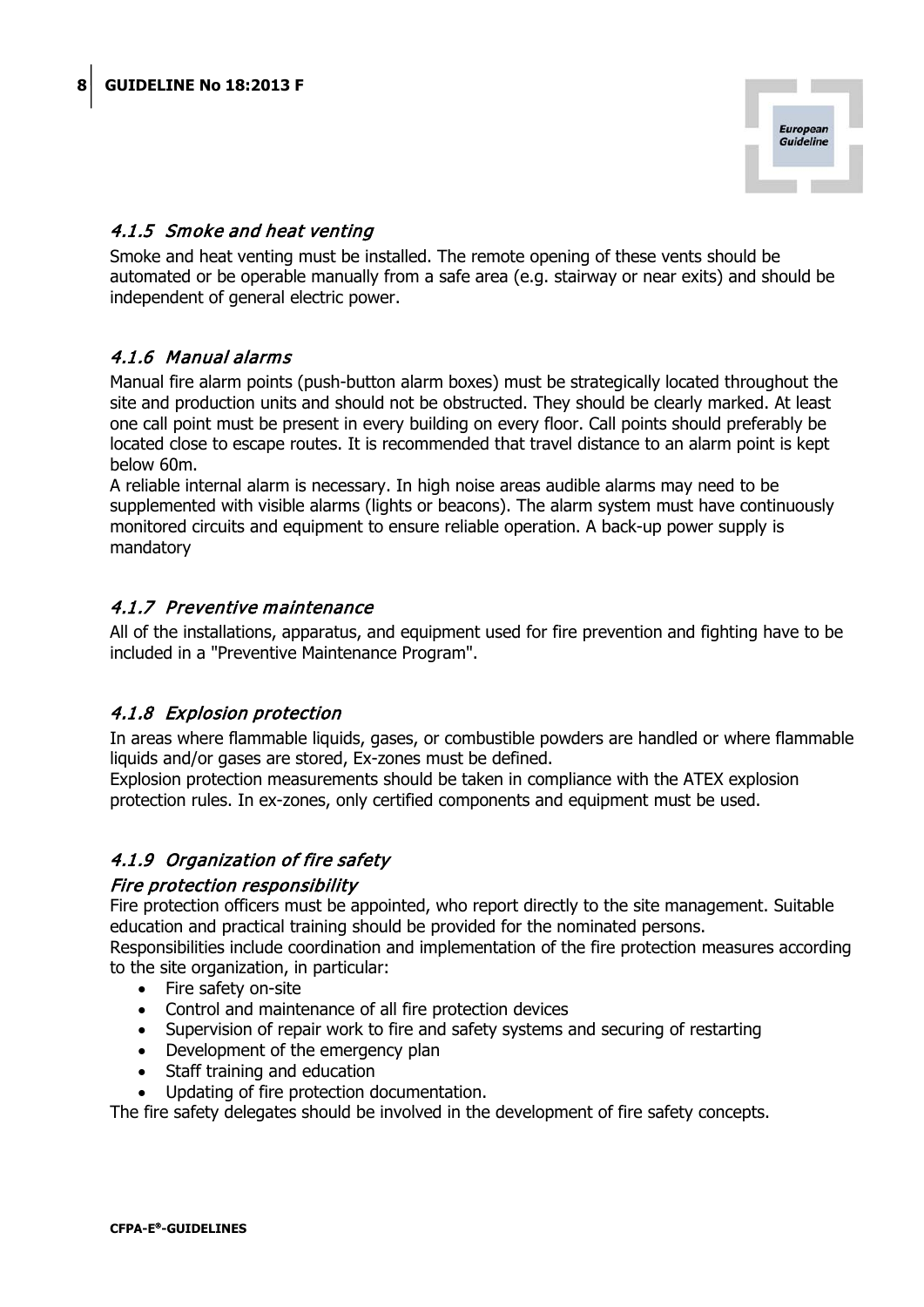

## Internal inspection

An internal inspection system should be implemented, that ensures the periodical checks of installations and organizational measures, which are relevant for fire protection. All inspections should be documented. Findings and deviations should be reviewed, prioritized and corrected as fast as possible. Follow-up plans should be established with clear target dates and responsibilities, and the status of follow-up actions should be regularly checked.

## Hot work

Hot work such as welding and cutting should be carried out only by suitably qualified persons who are appropriately instructed. All sites conducting hot work outside the workshop should have a written hot work procedure that requires a written permit issued by an authorized individual and copy posted in the area where the work is carried out (see Guideline 12: Fire Safety Basics for Hot Work Operatives)

#### Fire safety training

All employees must periodically be trained in fire safety or minimally emergency response procedures. The training should cover at least the following points:

- Fire prevention measures
- Actions in case of a fire
- How to trigger a fire alarm and to whom
- First rescue activities
- Location, operation and application of hand-held extinguishers
- Evacuation drill periodicity and procedures
- Fire risks on the site.

## Safety instructions

All Third Party Personnel (TPP), visitors and contractors of the site should be informed about fire prevention and correct behaviour, in case of an emergency (e.g. fire alarm, accidents, evacuation procedures, etc.) when entering the site.

#### Documentation

For each building, fire protection documentation should be compiled, regularly updated and readily available in case of emergency at a pre-defined places and/or in copy sent to the external fire brigade. The documentation should contain at least the following information:

- A description of the type of construction and load bearing structure
- A description of technical fire protection systems
- Supply of energy and water
- Supply of fuel and shutoffs
- Emergency plans, fire prevention plans, checklists
- Inventory of chemicals, gases, compressed gas cylinders, radiation sources etc.
- Organization, responsibilities, responsible persons.

#### Fire brigade

On each site, intervention by a public or on-site fire brigade should be ensured. The first intervention time should not exceed 15 minutes unless other protective methods have been adopted.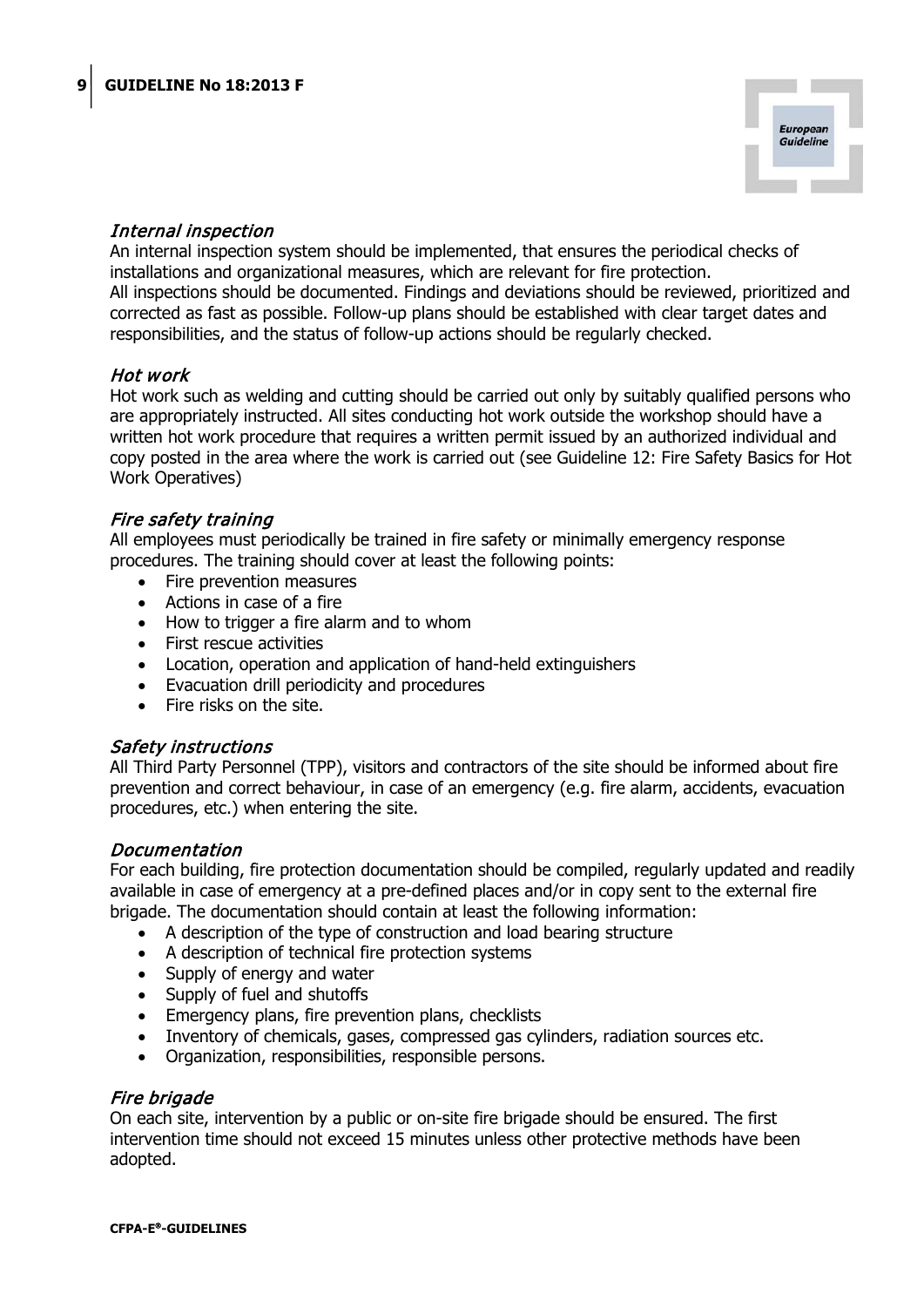

Equipment, staffing and training of the fire brigade should be appropriate for the fire risk and should comply with the relevant local laws, regulations, guidelines, and standards. Accurate emergency plans, fire protection plans, and water supply plans must be available.

# <span id="page-9-0"></span>**4.2 Category2, Elevated fire risk**

The measures described below are in addition to the basic fire measures.

# <span id="page-9-1"></span>4.2.1 General fire protection

Consideration should be given to:

- Smaller fire compartments
- Reduction of the fire load per fire compartment

# <span id="page-9-2"></span>4.2.2 Gas detection

Spot type detectors should be installed in areas where there are potential leak sources like pumps, compressors, tank car and tank truck facilities, control rooms and air inlets in the vicinity of potential large flammable gas releases, ditches, trenches, sumps and other low points where heavy flammable vapours could accumulate. A whole plant or area can be protected by an array of correctly placed detectors. Gas detection systems should be used for emergency functions like shutdown of processes, activation of emergency ventilation etc.

The gas detectors should be located in accordance with the manufactures instructions. Regular, recorded calibration and maintenance is important to keep the system functional.

# <span id="page-9-3"></span>4.2.3 Fire detection

Fires usually begin small; therefore it is very important to detect a fire as quickly as possible so that immediate action can be taken. When a fire does occur, the actions taken in the first minutes are the most important to avoid a large fire with consequent injury to personnel and damage to equipment. In areas with low manning levels (automated plant) automatic detection and alarm systems are mandatory.

Fire detectors shall also be strategically placed in ventilation ducts or other parts of installations in order to detect fires starting inside processing equipment

Alarms have to be monitored in a permanently manned central station (e.g. Guard house, Fire Brigade) to ensure prompt and adequate response to all emergencies.

## <span id="page-9-4"></span>4.2.4 Semi-automatic extinguishing systems

A special consideration is the installation of a semi-automatic extinguishing system, where open nozzles, pipes etc. are installed as well as a fire detection system with an alarm transmission to the fire brigade. In contrast to automatic extinguishing systems, the fire brigade manually operates the system. Such systems however, require rapid intervention by the fire brigade (<5 minutes), an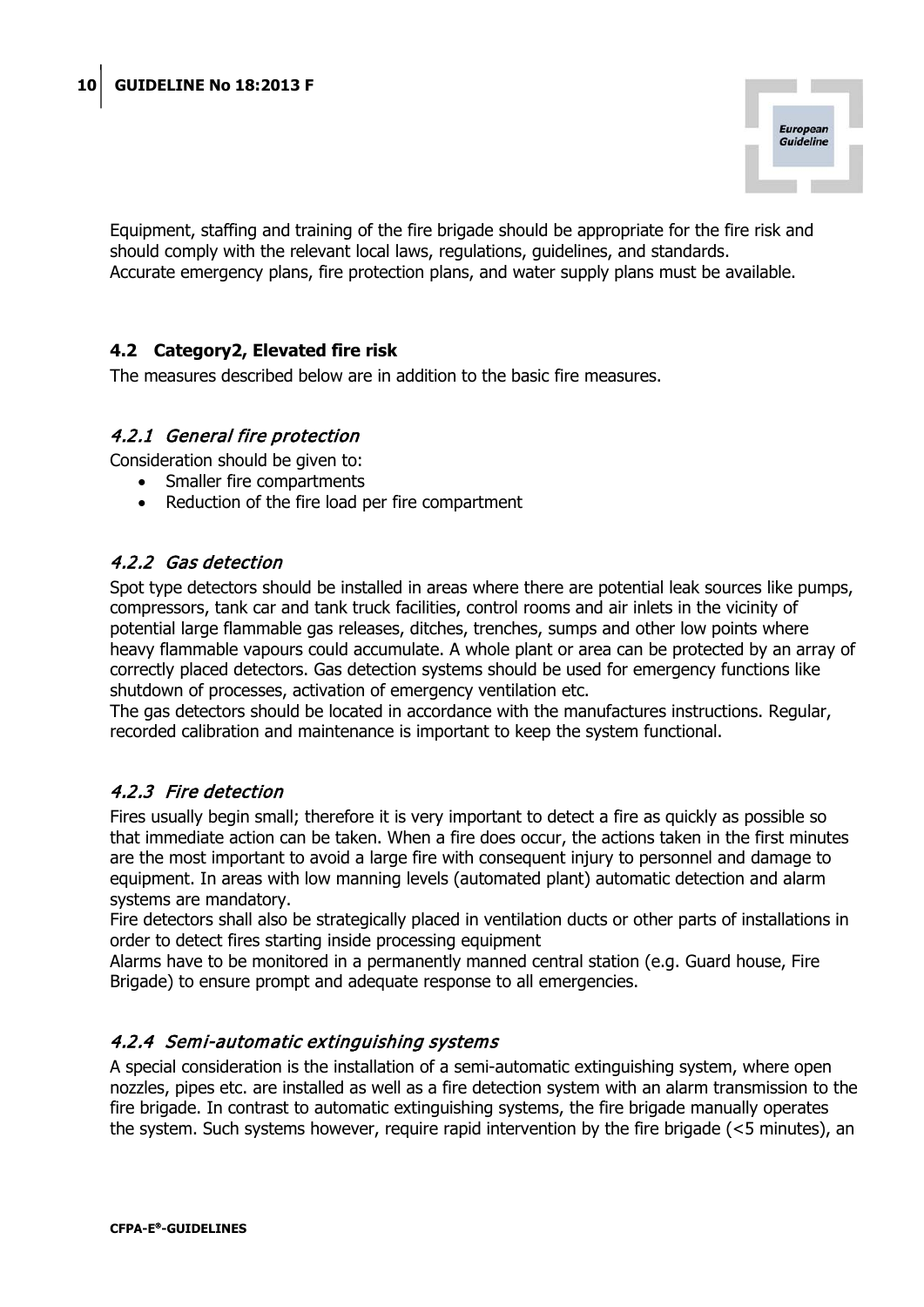

excellent water supply and a pump vehicle with adequately sized pumps. Foam (AFFF) can be injected in these systems. A precedent condition is a well exercised site fire brigade.

## <span id="page-10-0"></span>**4.3 Category 3, High fire risk**

The measures described below are in addition to the basic measures.

A case-by-case evaluation must determine which measures (reduction of the fire compartment area, gas detection, fire detection, constructional explosion protection etc.) are chosen in addition to the other measures in order to reduce the risk to an acceptable level.

#### <span id="page-10-1"></span>4.3.1 General fire protection

Consideration should be given to:

- Smaller fire compartments
- Reduction of the fire load per fire compartment
- Elimination of daily service tanks on direct supply form tank farms.

#### <span id="page-10-2"></span>4.3.2 Automatic extinguishing systems

Buildings should be protected with automatic extinguishing systems e.g. sprinkler or deluge systems. If an automatic extinguishing system is installed, larger fire compartments (see 5.1.1) can be accepted.

The water and hose stream demand resulting from the requirements of the appropriate sprinkler rules must be addressed.

## <span id="page-10-3"></span>4.3.3 Fire brigade

The introduction of a professional fire brigade is recommended.